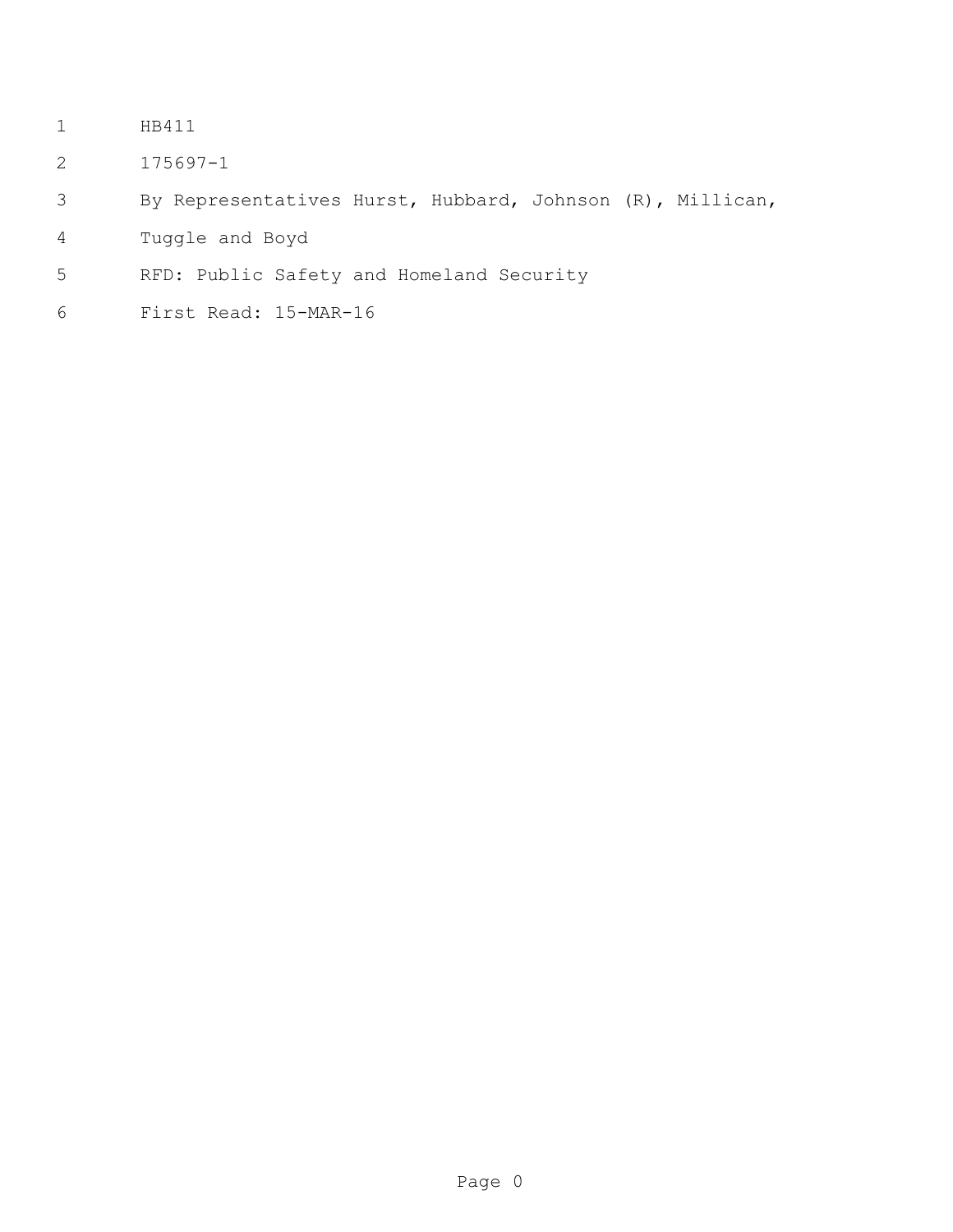| 1             | 175697-1:n:03/14/2016:FC/tj LRS2016-1117                      |
|---------------|---------------------------------------------------------------|
| 2             |                                                               |
| 3             |                                                               |
| 4             |                                                               |
| 5             |                                                               |
| 6             |                                                               |
| 7             |                                                               |
| 8             | SYNOPSIS:<br>This bill would require the Alabama Law          |
| $\mathcal{G}$ | Enforcement Agency (ALEA) to implement a program to           |
| 10            | promote organ donation through the application and            |
| 11            | renewal process for driver's licenses.                        |
| 12            |                                                               |
| 13            | A BILL                                                        |
| 14            | TO BE ENTITLED                                                |
| 15            | AN ACT                                                        |
| 16            |                                                               |
| 17            | Relating to driver's licenses; to require the                 |
| 18            | Alabama Law Enforcement Agency to promote organ donation      |
| 19            | through the application and renewal process for the licenses. |
| 20            | BE IT ENACTED BY THE LEGISLATURE OF ALABAMA:                  |
| 21            | Section 1. This act shall be named "Angelynn and              |
| 22            | Courtney's Law."                                              |
| 23            | Section 2. The Legislature finds:                             |
| 24            | (1) There is an acute need for organ donors in                |
| 25            | Alabama and throughout the nation.                            |
| 26            | (2) According to the United Network for Organ                 |
| 27            | Sharing, more than 121,000 people are waiting for an organ    |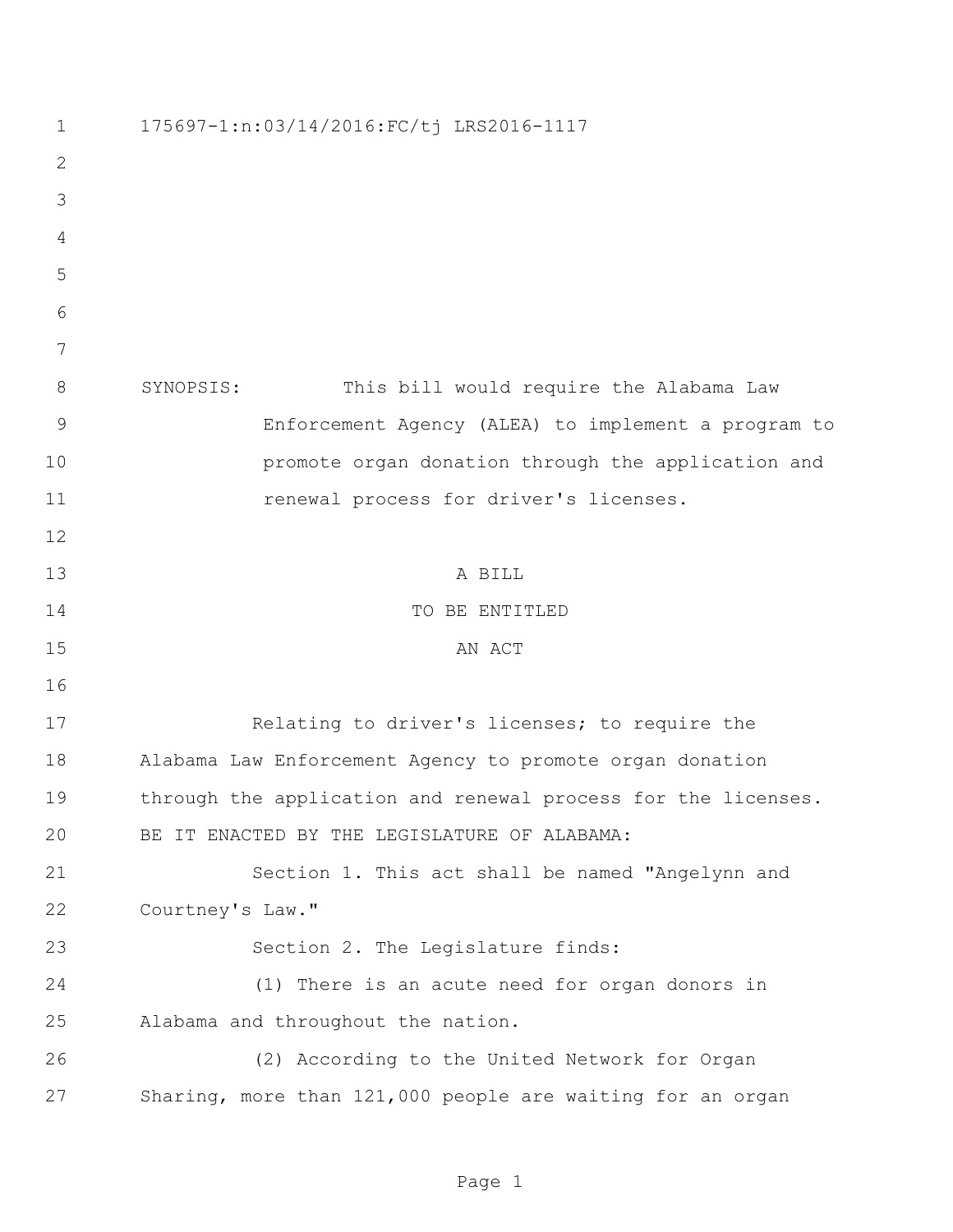transplant nationally, and a new person is added to the waiting list every 18 minutes.

 (3) In Alabama, more than 3,300 people are waiting for an organ transplant.

 (4) For an average of 19 people per day, the wait is too long and they die before a suitable organ is available.

 (5) The Revised Uniform Anatomical Gift Act currently provides for notice of intent to make an organ donation upon the donor's death.

 (6) A checkoff on a driver's license to be an organ donor has been a very successful way to encourage organ donation, but more can be done to provide greater education and public awareness regarding the decision to become an organ donor.

 Section 3. Effective by January 1, 2017, the Alabama Law Enforcement Agency shall create and implement a program promoting organ donation through the application or renewal process for driver's licenses. ALEA shall provide brochures and other information on organ donation at all driver's license offices as provided by the federally certified Alabama Organ Procurement Organization or as otherwise determined by ALEA.

 Section 4. The provisions of this act are supplemental and shall not be construed to repeal any law not in direct conflict with this act.